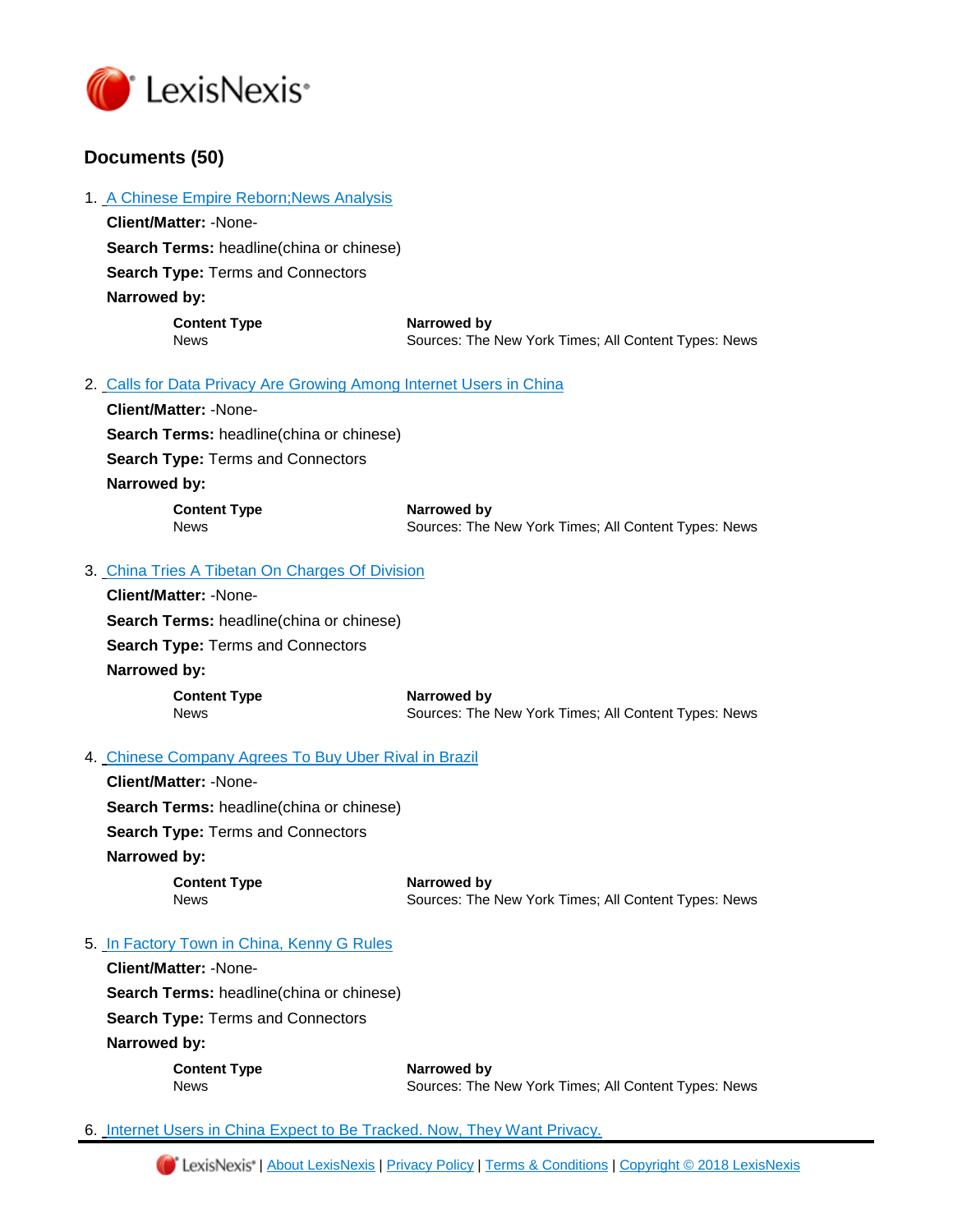| <b>Client/Matter: -None-</b>                                                          |                                                                                          |
|---------------------------------------------------------------------------------------|------------------------------------------------------------------------------------------|
| Search Terms: headline(china or chinese)                                              |                                                                                          |
| Search Type: Terms and Connectors                                                     |                                                                                          |
| Narrowed by:                                                                          |                                                                                          |
| <b>Content Type</b>                                                                   | Narrowed by                                                                              |
| <b>News</b>                                                                           | Sources: The New York Times; All Content Types: News                                     |
|                                                                                       |                                                                                          |
| 7 Promising Drugs, Made in China<br><b>Client/Matter: -None-</b>                      |                                                                                          |
|                                                                                       |                                                                                          |
| Search Terms: headline(china or chinese)<br>Search Type: Terms and Connectors         |                                                                                          |
|                                                                                       |                                                                                          |
| Narrowed by:                                                                          |                                                                                          |
| <b>Content Type</b><br><b>News</b>                                                    | Narrowed by<br>Sources: The New York Times; All Content Types: News                      |
|                                                                                       |                                                                                          |
| 8. Tibetan Businessman Battles Separatism Charges in Chinese Court                    |                                                                                          |
| <b>Client/Matter: -None-</b>                                                          |                                                                                          |
| Search Terms: headline(china or chinese)                                              |                                                                                          |
| Search Type: Terms and Connectors                                                     |                                                                                          |
| Narrowed by:                                                                          |                                                                                          |
| <b>Content Type</b>                                                                   | Narrowed by                                                                              |
| <b>News</b>                                                                           | Sources: The New York Times; All Content Types: News                                     |
| 9. China Halts Production Of Cars Seen As Inefficient                                 |                                                                                          |
| <b>Client/Matter: -None-</b>                                                          |                                                                                          |
| Search Terms: headline(china or chinese)                                              |                                                                                          |
| Search Type: Terms and Connectors                                                     |                                                                                          |
| Narrowed by:                                                                          |                                                                                          |
| <b>Content Type</b>                                                                   | Narrowed by                                                                              |
| <b>News</b>                                                                           | Sources: The New York Times; All Content Types: News                                     |
|                                                                                       | 10. China's 'Saxophone Capital,' a Factory Town Transfixed by Kenny G; Sidangkou Journal |
| <b>Client/Matter: -None-</b>                                                          |                                                                                          |
| Search Terms: headline(china or chinese)                                              |                                                                                          |
| Search Type: Terms and Connectors                                                     |                                                                                          |
| Narrowed by:                                                                          |                                                                                          |
| <b>Content Type</b>                                                                   | Narrowed by                                                                              |
| <b>News</b>                                                                           | Sources: The New York Times; All Content Types: News                                     |
|                                                                                       |                                                                                          |
| 11. Chinese App Not as Saucy After Censors Have a Say<br><b>Client/Matter: -None-</b> |                                                                                          |
|                                                                                       |                                                                                          |
| <b>Search Terms: headline (china or chinese)</b>                                      |                                                                                          |
| Search Type: Terms and Connectors<br>Narrowed by:                                     |                                                                                          |
|                                                                                       |                                                                                          |
| <b>Content Type</b><br><b>News</b>                                                    | Narrowed by<br>Sources: The New York Times; All Content Types: News                      |
|                                                                                       |                                                                                          |

[| About LexisNexis](http://www.lexisnexis.com/about-us/) | [Privacy Policy](http://www.lexisnexis.com/en-us/terms/privacy-policy.page) | [Terms & Conditions](http://www.lexisnexis.com/terms/general.aspx) | [Copyright © 2018 LexisNexis](http://www.lexisnexis.com/terms/copyright.aspx)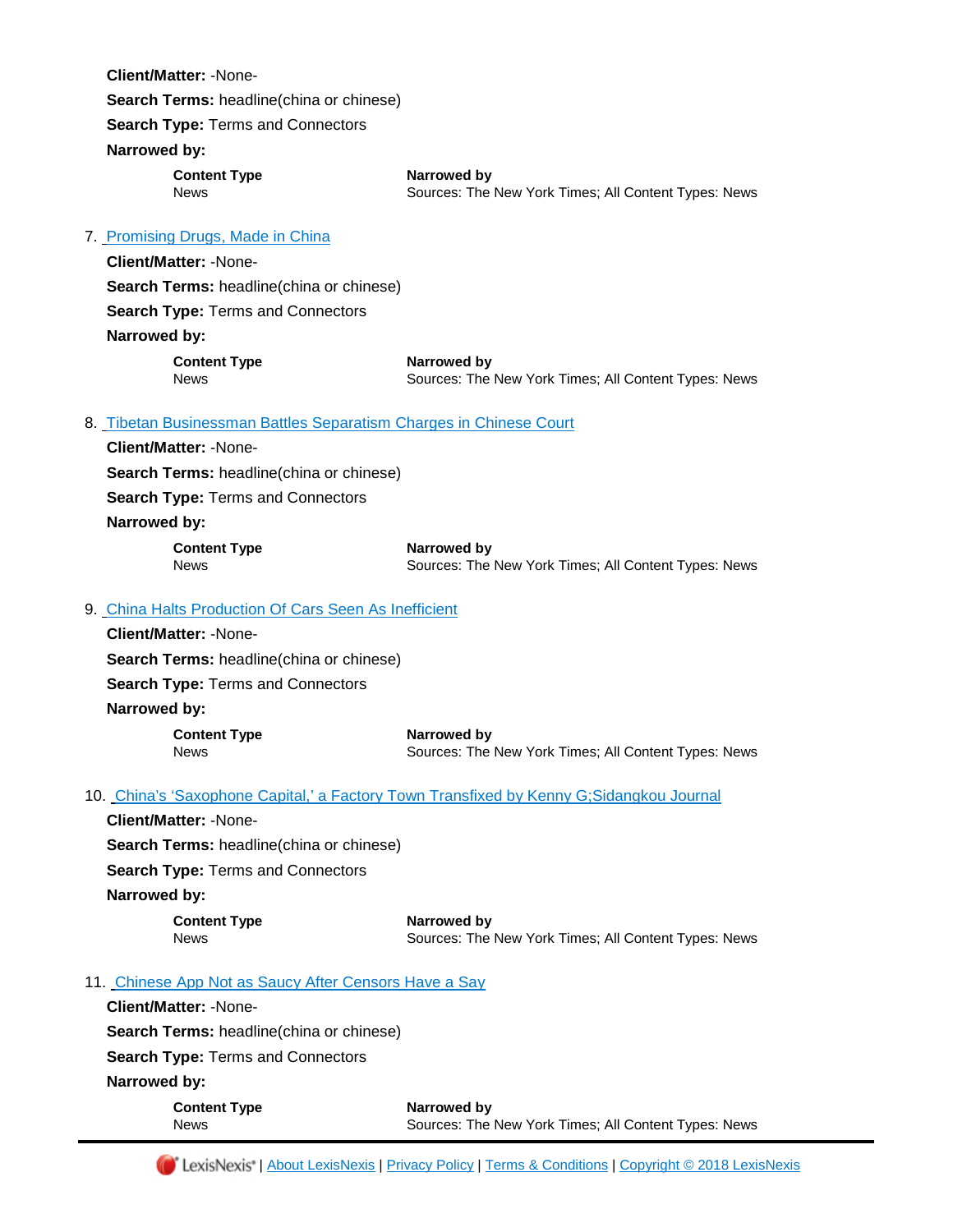#### 12. [Didi Chuxing, China's Ride-Hailing Giant, Agrees to Buy Uber Rival in Brazil](https://advance.lexis.com/api/document?id=urn:contentItem:5RB4-1BD1-JBG3-636S-00000-00&idtype=PID&context=1000516)

**Search Type:** Terms and Connectors **Narrowed by: Content Type Narrowed by** News Sources: The New York Times; All Content Types: News

# 13. [Made in China: New and Potentially Lifesaving Drugs](https://advance.lexis.com/api/document?id=urn:contentItem:5RB6-V4S1-DXY4-X557-00000-00&idtype=PID&context=1000516)

**Client/Matter:** -None-**Search Terms:** headline(china or chinese) **Search Type:** Terms and Connectors **Narrowed by:** 

**Search Terms:** headline(china or chinese)

**Client/Matter:** -None-

**Content Type Narrowed by** News **Sources: The New York Times; All Content Types: News** 

#### 14. [Site of China's Ambitious New 'Port'? Landlocked Kazakhstan](https://advance.lexis.com/api/document?id=urn:contentItem:5RB1-KDF1-DXY4-X3XN-00000-00&idtype=PID&context=1000516)

**Client/Matter:** -None-**Search Terms:** headline(china or chinese) **Search Type:** Terms and Connectors **Narrowed by: Content Type Narrowed by** News Sources: The New York Times; All Content Types: News

#### 15. [U.S. Doubts On China Halt Bid to Acquire MoneyGram](https://advance.lexis.com/api/document?id=urn:contentItem:5RB1-KDF1-DXY4-X3XW-00000-00&idtype=PID&context=1000516)

**Client/Matter:** -None-**Search Terms:** headline(china or chinese) **Search Type:** Terms and Connectors **Narrowed by:** 

**Content Type Narrowed by** News Sources: The New York Times; All Content Types: News

#### 16. [Hong Kong, a colony of China?](https://advance.lexis.com/api/document?id=urn:contentItem:5R9T-M741-JBG3-63J1-00000-00&idtype=PID&context=1000516)

**Client/Matter:** -None-**Search Terms:** headline(china or chinese) **Search Type:** Terms and Connectors **Narrowed by:** 

**Content Type Narrowed by** 

News **Sources: The New York Times; All Content Types: News** 

#### 17. [A Saucy App Knows China's Taste in News. The Censors Are Worried.](https://advance.lexis.com/api/document?id=urn:contentItem:5RB0-TTC1-JBG3-602G-00000-00&idtype=PID&context=1000516)

**Client/Matter:** -None-**Search Terms:** headline(china or chinese) **Search Type:** Terms and Connectors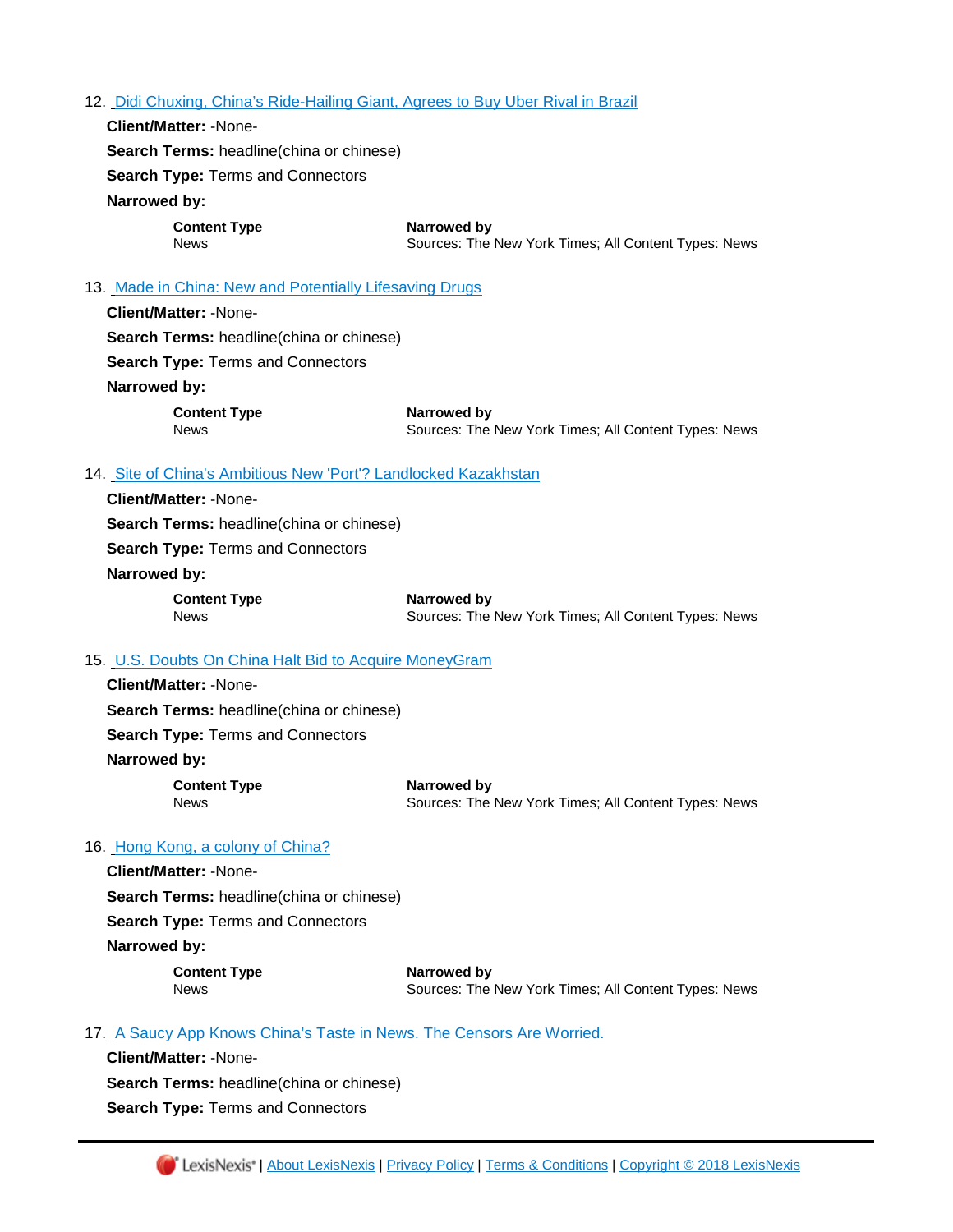**Narrowed by: Content Type Narrowed by** News Sources: The New York Times; All Content Types: News 18. [China, Moving to Cut Emissions, Halts Production of 500 Car Models](https://advance.lexis.com/api/document?id=urn:contentItem:5RB1-1HV1-DXY4-X3P2-00000-00&idtype=PID&context=1000516) **Client/Matter:** -None-**Search Terms:** headline(china or chinese) **Search Type:** Terms and Connectors **Narrowed by: Content Type**  Narrowed by News **Sources: The New York Times; All Content Types: News** 19. [Marchers In Hong Kong Warn China](https://advance.lexis.com/api/document?id=urn:contentItem:5R9T-M741-JBG3-63HK-00000-00&idtype=PID&context=1000516) **Client/Matter:** -None-**Search Terms:** headline(china or chinese) **Search Type:** Terms and Connectors **Narrowed by: Content Type Narrowed by** News **Sources: The New York Times; All Content Types: News** 20. [To Sate China's Demand, African Donkeys Are Stolen and Skinned](https://advance.lexis.com/api/document?id=urn:contentItem:5R9X-6SF1-DXY4-X3J2-00000-00&idtype=PID&context=1000516) **Client/Matter:** -None-**Search Terms:** headline(china or chinese) **Search Type:** Terms and Connectors **Narrowed by: Content Type Narrowed by** News **Sources: The New York Times; All Content Types: News** News 21. [Is Hong Kong Really Part of China?;Contributing Op-Ed Writer](https://advance.lexis.com/api/document?id=urn:contentItem:5R9S-9P61-JBG3-62HD-00000-00&idtype=PID&context=1000516) **Client/Matter:** -None-

**Search Terms:** headline(china or chinese)

**Search Type:** Terms and Connectors

**Narrowed by:** 

**Content Type <b>Narrowed** by News Sources: The New York Times; All Content Types: News

#### 22. [Is Hong Kong Really Part of China?;Contributing Op-Ed Writer](https://advance.lexis.com/api/document?id=urn:contentItem:5RBN-CSN1-JBG3-62FT-00000-00&idtype=PID&context=1000516)

**Client/Matter:** -None-**Search Terms:** headline(china or chinese) **Search Type:** Terms and Connectors **Narrowed by: Content Type Narrowed by** News Sources: The New York Times; All Content Types: News

# 23. [China's Ambitious New 'Port': Landlocked Kazakhstan](https://advance.lexis.com/api/document?id=urn:contentItem:5RB0-M2B1-JBG3-601P-00000-00&idtype=PID&context=1000516)

**Client/Matter:** -None-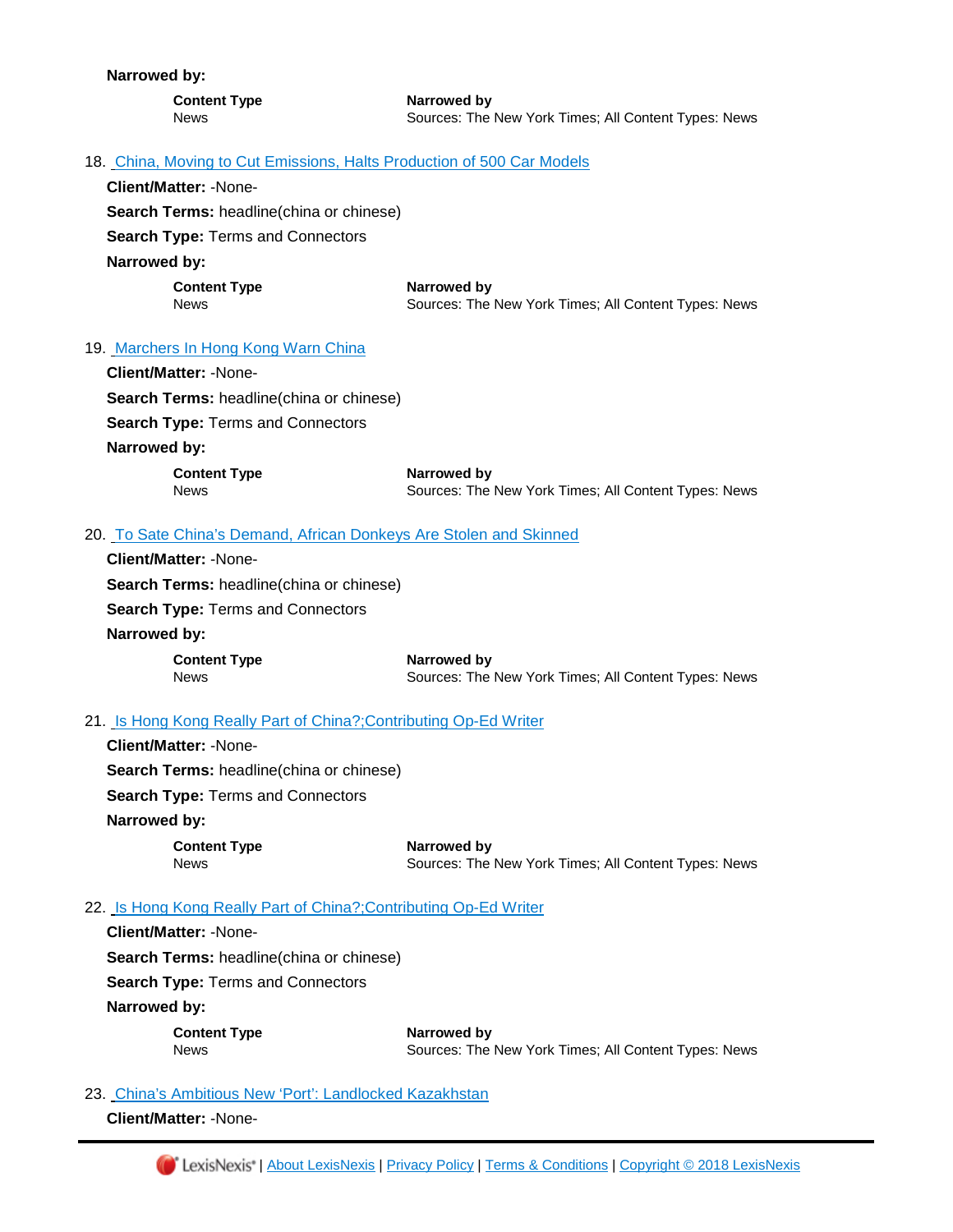**Search Terms:** headline(china or chinese)

**Search Type:** Terms and Connectors

#### **Narrowed by:**

**Content Type Narrowed by**

News Sources: The New York Times; All Content Types: News

# 24. [China to Try Tibetan Education Advocate Detained for 2 Years](https://advance.lexis.com/api/document?id=urn:contentItem:5R9D-K1V1-DXY4-X4YY-00000-00&idtype=PID&context=1000516)

|                                                               | Client/Matter: -None-                                            |                                                                     |  |
|---------------------------------------------------------------|------------------------------------------------------------------|---------------------------------------------------------------------|--|
| <b>Search Terms: headline (china or chinese)</b>              |                                                                  |                                                                     |  |
| <b>Search Type: Terms and Connectors</b>                      |                                                                  |                                                                     |  |
|                                                               | Narrowed by:                                                     |                                                                     |  |
|                                                               | <b>Content Type</b><br><b>News</b>                               | Narrowed by<br>Sources: The New York Times; All Content Types: News |  |
|                                                               | 25. China to Try Tibetan Education Advocate Detained for 2 Years |                                                                     |  |
|                                                               | Client/Matter: -None-                                            |                                                                     |  |
| <b>Search Terms: headline (china or chinese)</b>              |                                                                  |                                                                     |  |
| Search Type: Terms and Connectors                             |                                                                  |                                                                     |  |
|                                                               | Narrowed by:                                                     |                                                                     |  |
|                                                               | <b>Content Type</b><br><b>News</b>                               | Narrowed by<br>Sources: The New York Times; All Content Types: News |  |
| 26. Drones, Not Jets, Are the Stars of This Air Show in China |                                                                  |                                                                     |  |
|                                                               | <b>Client/Matter: -None-</b>                                     |                                                                     |  |
| <b>Search Terms:</b> headline(china or chinese)               |                                                                  |                                                                     |  |
|                                                               | Search Type: Terms and Connectors                                |                                                                     |  |
|                                                               | Narrowed by:                                                     |                                                                     |  |
|                                                               | <b>Content Type</b><br><b>News</b>                               | Narrowed by<br>Sources: The New York Times; All Content Types: News |  |

# 27. [President of Taiwan Says China's Military Expansion Could Destabilize the Region](https://advance.lexis.com/api/document?id=urn:contentItem:5R95-PMY1-JBG3-653P-00000-00&idtype=PID&context=1000516)

**Client/Matter:** -None-**Search Terms:** headline(china or chinese) **Search Type:** Terms and Connectors **Narrowed by:** 

**Content Type Narrowed by**

News Sources: The New York Times; All Content Types: News

# 28. [At an Air Show in China, Drones, Not Jets, Are the Stars](https://advance.lexis.com/api/document?id=urn:contentItem:5R8Y-RHF1-DXY4-X0K7-00000-00&idtype=PID&context=1000516)

**Client/Matter:** -None-

**Search Terms:** headline(china or chinese)

**Search Type:** Terms and Connectors

**Narrowed by:** 

**Content Type Narrowed by** News Sources: The New York Times; All Content Types: News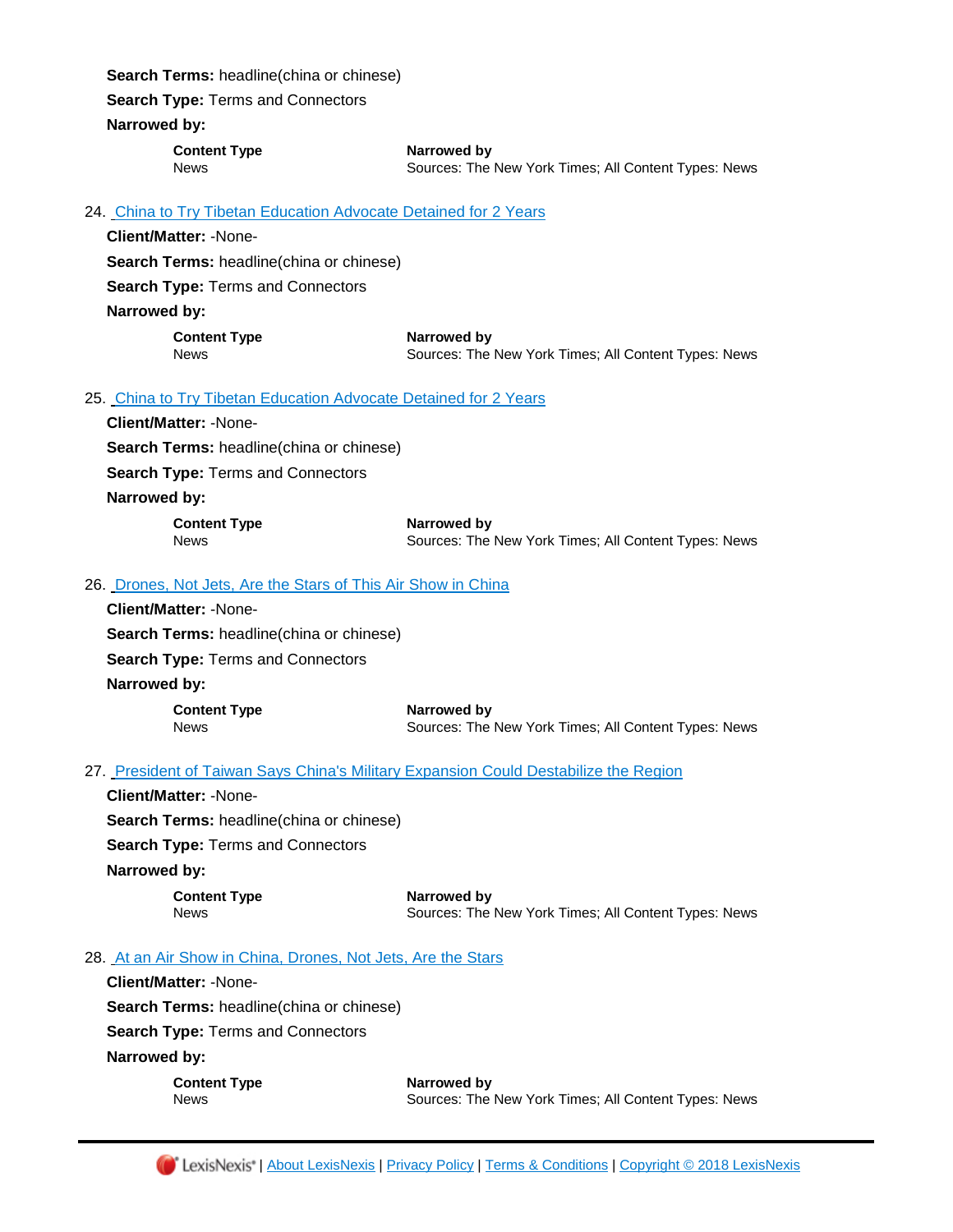29. [China in 1972, As Documented By Antonioni](https://advance.lexis.com/api/document?id=urn:contentItem:5R8Y-RHF1-DXY4-X0NC-00000-00&idtype=PID&context=1000516)

**Client/Matter:** -None-**Search Terms:** headline(china or chinese) **Search Type:** Terms and Connectors **Narrowed by:** 

**Content Type Narrowed by**

News Sources: The New York Times; All Content Types: News

#### 30. [China Offers U.S. Companies Tax Breaks as a Lure to Stay](https://advance.lexis.com/api/document?id=urn:contentItem:5R8Y-RHF1-DXY4-X0K8-00000-00&idtype=PID&context=1000516)

**Client/Matter:** -None-**Search Terms:** headline(china or chinese) **Search Type:** Terms and Connectors **Narrowed by: Content Type Narrowed by**

News Sources: The New York Times; All Content Types: News

# 31. [Filmmaker From Tibet Flees China For the U.S.](https://advance.lexis.com/api/document?id=urn:contentItem:5R8Y-RHF1-DXY4-X0NX-00000-00&idtype=PID&context=1000516)

**Client/Matter:** -None-

**Search Terms:** headline(china or chinese)

**Search Type:** Terms and Connectors

#### **Narrowed by:**

**Content Type Narrowed by**

News **Sources: The New York Times; All Content Types: News** 

#### 32. [Taiwan President Says China's Military Expansion Could Destabilize Asia](https://advance.lexis.com/api/document?id=urn:contentItem:5R90-GC01-DXY4-X1XB-00000-00&idtype=PID&context=1000516)

**Client/Matter:** -None-**Search Terms:** headline(china or chinese) **Search Type:** Terms and Connectors **Narrowed by: Content Type Narrowed by** 

News **Sources: The New York Times; All Content Types: News** 

#### 33. [At an Air Show in China, Drones, Not Jets, Are the Stars](https://advance.lexis.com/api/document?id=urn:contentItem:5R8T-N9V1-JBG3-60HH-00000-00&idtype=PID&context=1000516)

**Client/Matter:** -None-**Search Terms:** headline(china or chinese) **Search Type:** Terms and Connectors **Narrowed by:** 

**Content Type Narrowed by** News Sources: The New York Times; All Content Types: News

#### 34. [China is pushing its luck with the West](https://advance.lexis.com/api/document?id=urn:contentItem:5R8R-SDG1-JBG3-6498-00000-00&idtype=PID&context=1000516)

**Client/Matter:** -None-**Search Terms:** headline(china or chinese) **Search Type:** Terms and Connectors **Narrowed by:**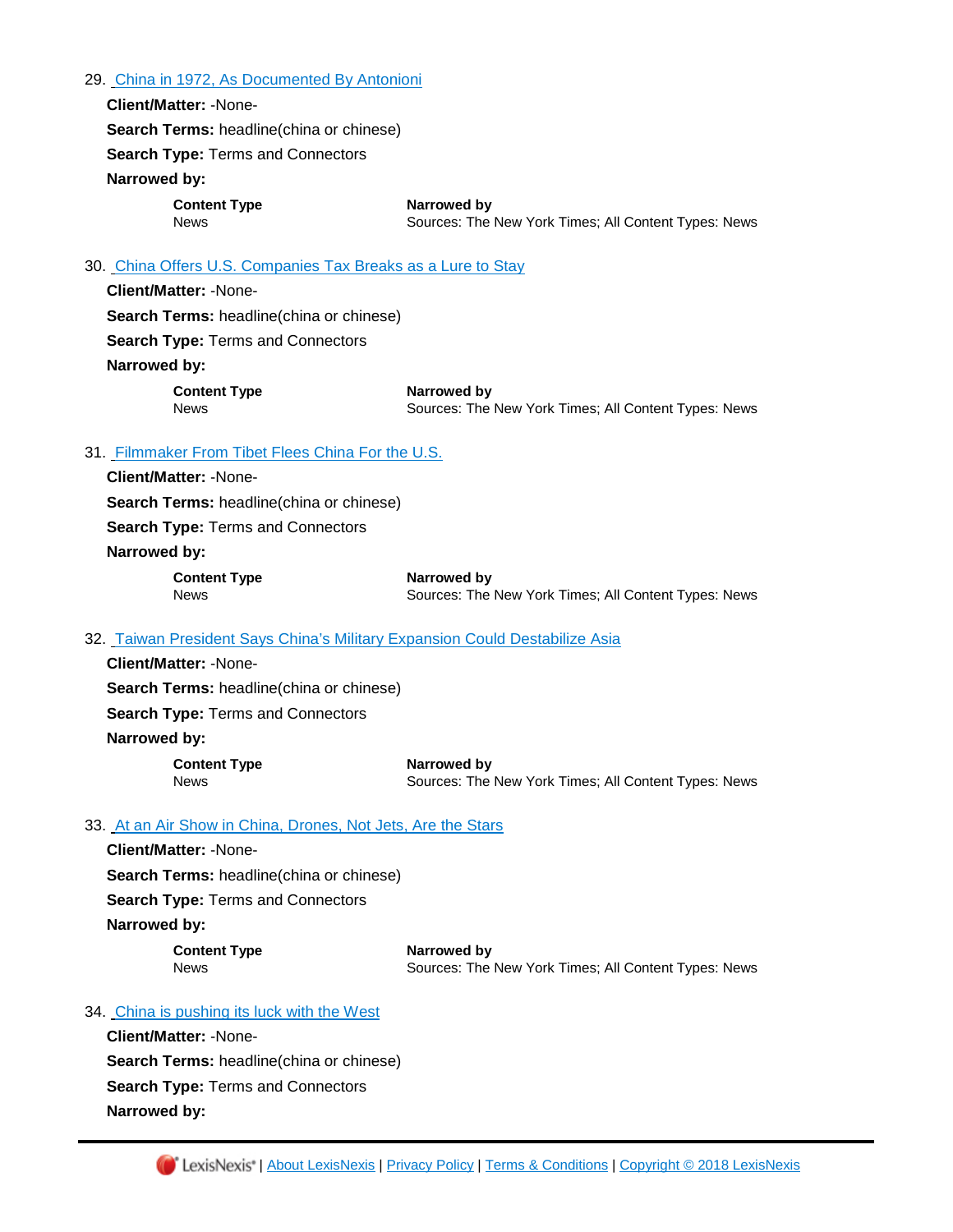# 35. [China Offers Tax Incentives to Persuade U.S. Companies to Stay](https://advance.lexis.com/api/document?id=urn:contentItem:5R8Y-4G51-DXY4-X0H4-00000-00&idtype=PID&context=1000516)

**Client/Matter:** -None-

**Search Terms:** headline(china or chinese)

**Search Type:** Terms and Connectors

**Narrowed by:** 

**Content Type Narrowed by**

News **News** Sources: The New York Times; All Content Types: News

# 36. [Chinese Buyer Of Volvo Cars Adds Trucks To Its Portfolio](https://advance.lexis.com/api/document?id=urn:contentItem:5R8R-SDG1-JBG3-64BC-00000-00&idtype=PID&context=1000516)

**Client/Matter:** -None-

**Search Terms:** headline(china or chinese)

**Search Type:** Terms and Connectors

#### **Narrowed by:**

**Content Type <b>Narrowed** by

News **Sources: The New York Times; All Content Types: News** 

#### 37. [Forgotten Masterpiece: Antonioni's Travelogue From China;Rewind](https://advance.lexis.com/api/document?id=urn:contentItem:5R8S-DWJ1-JBG3-60BN-00000-00&idtype=PID&context=1000516)

**Client/Matter:** -None-**Search Terms:** headline(china or chinese) **Search Type:** Terms and Connectors **Narrowed by: Content Type <b>Narrowed by**<br>
News **News** Sources: The Sources: The New York Times; All Content Types: News

### 38. [Tibetan Filmmaker Flees to U.S. After 'Arduous' Escape from China](https://advance.lexis.com/api/document?id=urn:contentItem:5R8X-MPV1-JBG3-60P3-00000-00&idtype=PID&context=1000516)

**Client/Matter:** -None-**Search Terms:** headline(china or chinese)

**Search Type:** Terms and Connectors

# **Narrowed by:**

**Content Type Narrowed by** News Sources: The New York Times; All Content Types: News

#### 39. [8-Year Sentence for Chinese Activist Who Made an Art of Shaming Officials](https://advance.lexis.com/api/document?id=urn:contentItem:5R8H-T0N1-JBG3-62DY-00000-00&idtype=PID&context=1000516)

**Client/Matter:** -None-

**Search Terms:** headline(china or chinese)

**Search Type:** Terms and Connectors

**Narrowed by:** 

**Content Type Narrowed by**

News **Sources: The New York Times: All Content Types: News** 

# 40. [China Is Pushing Its Luck With the West;Op-Ed Contributor](https://advance.lexis.com/api/document?id=urn:contentItem:5R8P-NHK1-DXY4-X3H7-00000-00&idtype=PID&context=1000516)

**Client/Matter:** -None-

**Search Terms:** headline(china or chinese)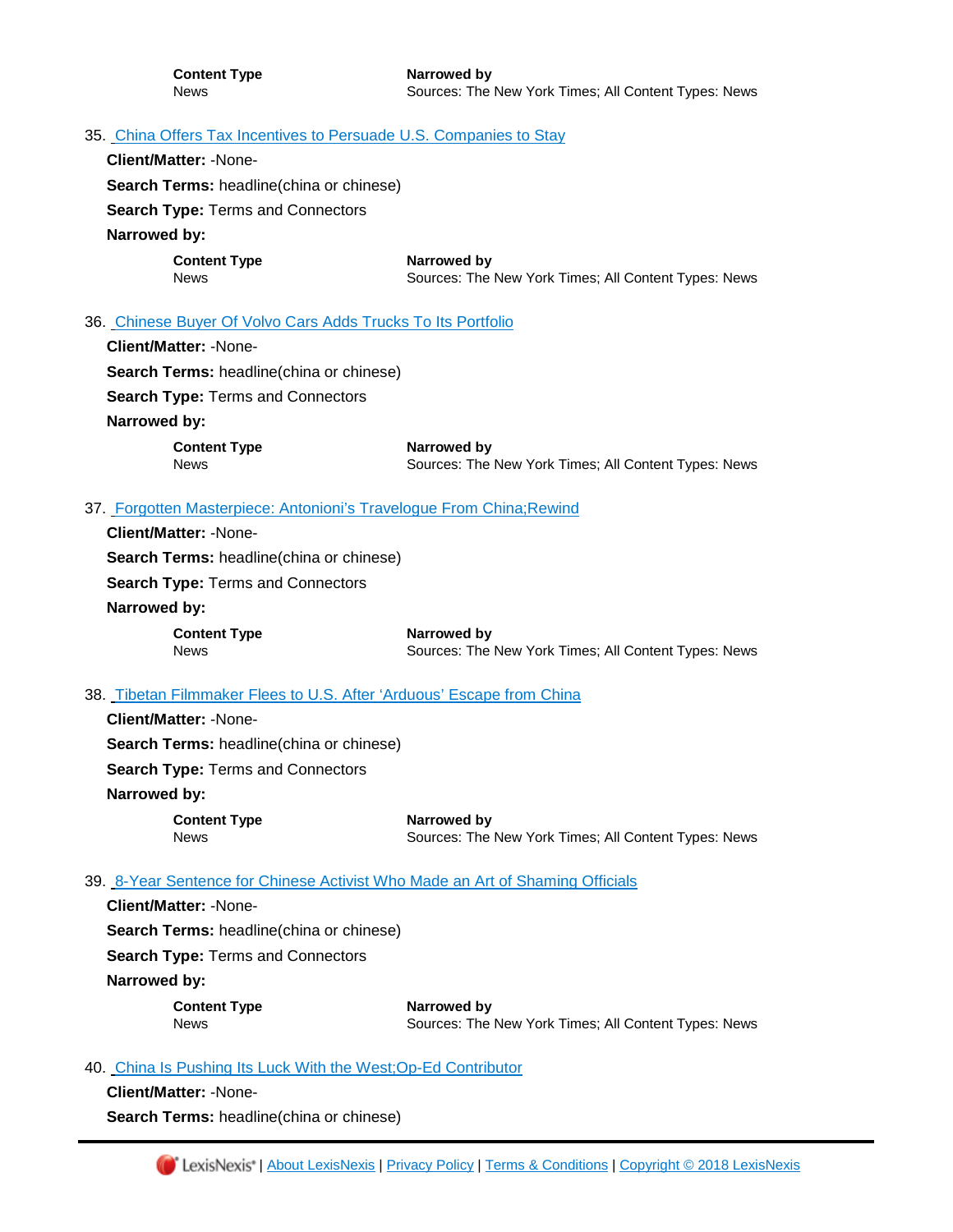**Search Type:** Terms and Connectors **Narrowed by:** 

> **Content Type Narrowed by** News Sources: The New York Times; All Content Types: News

# 41. [Geely Buys Stake in Volvo Trucks, Despite China Restrictions](https://advance.lexis.com/api/document?id=urn:contentItem:5R8R-58R1-DXY4-X3KP-00000-00&idtype=PID&context=1000516)

**Client/Matter:** -None-

**Search Terms:** headline(china or chinese)

**Search Type:** Terms and Connectors

**Narrowed by:** 

**Content Type Narrowed by**

News Sources: The New York Times; All Content Types: News

#### 42. [In a Chinese Enclave of Canada, the Sweet Escape of Karaoke](https://advance.lexis.com/api/document?id=urn:contentItem:5R8H-T0N1-JBG3-62DX-00000-00&idtype=PID&context=1000516)

|                                                  | <b>Client/Matter: -None-</b>                                      |                                                                     |
|--------------------------------------------------|-------------------------------------------------------------------|---------------------------------------------------------------------|
| <b>Search Terms:</b> headline (china or chinese) |                                                                   |                                                                     |
|                                                  | <b>Search Type: Terms and Connectors</b>                          |                                                                     |
|                                                  | Narrowed by:                                                      |                                                                     |
|                                                  | <b>Content Type</b><br><b>News</b>                                | Narrowed by<br>Sources: The New York Times; All Content Types: News |
|                                                  | 13 Tired of Regional Critics, Venezuela Looks to Russia and China |                                                                     |
|                                                  |                                                                   |                                                                     |

# 43. [Tired of Regional Critics, Venezuela Looks to Russia and China](https://advance.lexis.com/api/document?id=urn:contentItem:5R8P-XCT1-DXY4-X3KF-00000-00&idtype=PID&context=1000516)

**Client/Matter:** -None-**Search Terms:** headline(china or chinese) **Search Type:** Terms and Connectors **Narrowed by: Content Type Narrowed by** News Sources: The New York Times; All Content Types: News

# 44. [In a Chinese Enclave of Canada, the Sweet Escape of Karaoke;Richmond Journal](https://advance.lexis.com/api/document?id=urn:contentItem:5R8H-8DR1-DXY4-X2HW-00000-00&idtype=PID&context=1000516)

**Client/Matter:** -None-**Search Terms:** headline(china or chinese) **Search Type:** Terms and Connectors **Narrowed by:** 

> **Content Type <b>Content Type Narrowed by**<br> **News Cources:** The Sources: The New York Times; All Content Types: News

# 45. [China's New Lenders Collect Invasive Data and Offer Billions. Beijing Is Worried.](https://advance.lexis.com/api/document?id=urn:contentItem:5R89-6XS1-JBG3-64B9-00000-00&idtype=PID&context=1000516)

**Client/Matter:** -None-

**Search Terms:** headline(china or chinese)

**Search Type:** Terms and Connectors

**Narrowed by:** 

**Content Type Narrowed by**

News Sources: The New York Times; All Content Types: News

46. ['Vulgar Butcher' Activist in China Is Sentenced to 8 Years for Shaming Officials](https://advance.lexis.com/api/document?id=urn:contentItem:5R89-4MC1-JBG3-64B5-00000-00&idtype=PID&context=1000516)